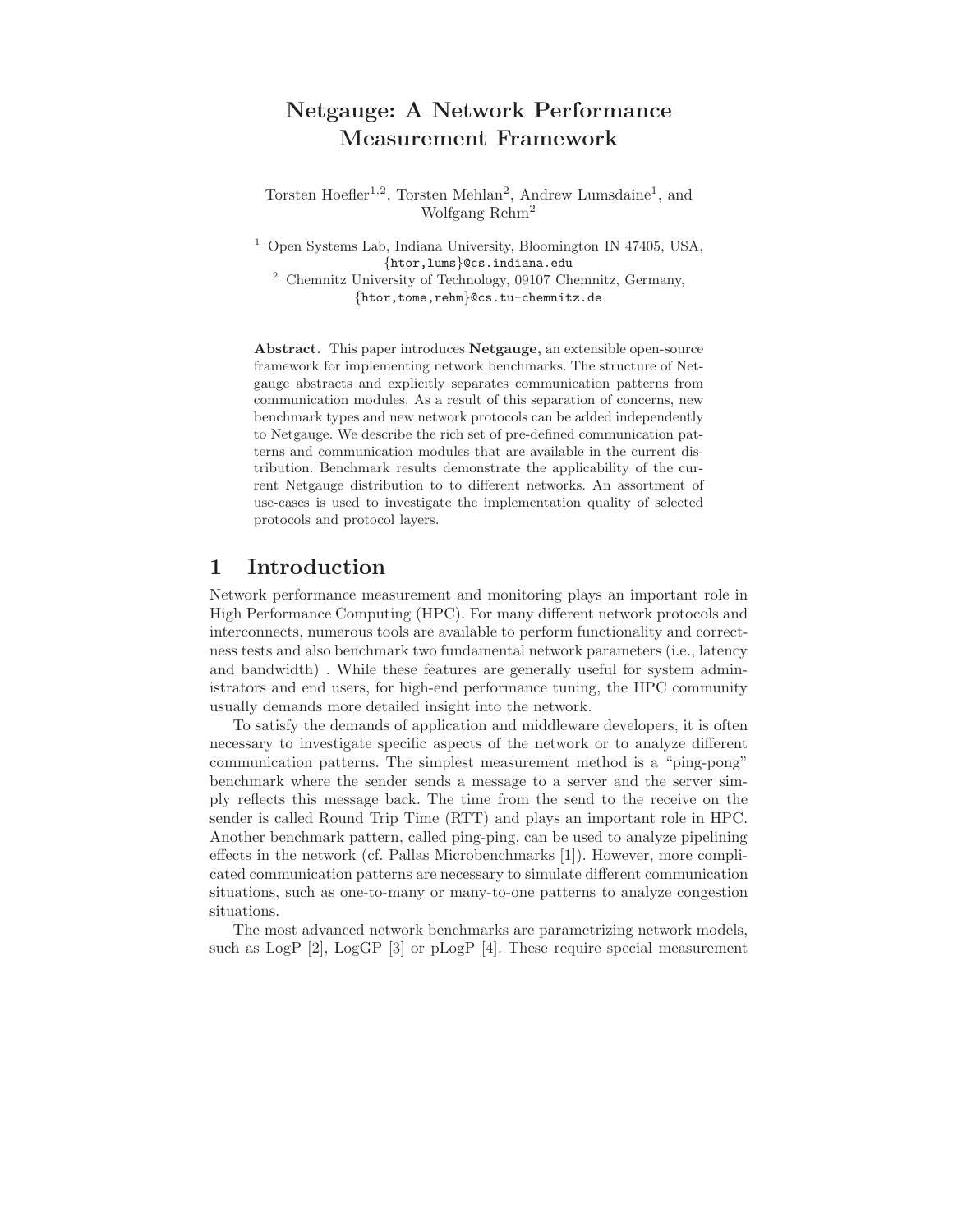methods such as described in [4–7]. Those models can be used to predict the running time of parallel algorithms. The LogP model family can also be used to predict the potential to overlap communication and computation for different network protocols (cf. Bell et al. [7]).

### 1.1 Related Work

Existing portable tools, such as netperf or iperf, can readily measure network latency and bandwidth. However, it is often necessary to measure other network parameters (e.g., CPU overhead to assess the potential for computation and communication overlap or performance in threaded environments). Such parameters can be measured, but the tools to do so are generally specific either to the parameter or hardware being measured. HUNT[8], White's implementation[9] and COMB[10] are able to assess the overlap potential of different network protocols. Other tools like Netpipe [11, 12] simply benchmark latency and bandwidth for many different interconnection benchmarks. Another interesting tool named coNCePTuaL [13, 14] can be used to express arbitrary communication patterns, but the support for different low-level networks is limited and the addition of new networks is rather complicated. The MIBA [15] tool reports a number of different detailed timings, but is specific to the InfiniBand network.

Our work combines the advantages of previous work and enables users to easily implement their own communication patterns and use low-level communication modules to benchmark different network stacks in a comparable way. The interface of the communication modules is kept as simple as possible to ensure an easy addition of new networks or protocols.

## 1.2 Challenges and Contributions

After presenting a motivation and an overview about related projects, we will discuss the challenges we faced in the design and implementation phase and then highlight the main contributions of our project to the scientific community.

#### Challenges

The biggest challenge we faced was to design a single interface between the communication layer and the benchmark layer that supports many different communication networks. A main distinction has to be made between one-sided protocols where the sender writes directly into the passive receiver's memory and two-sided communication where the receiver fully takes part in the communication. Other issues come up when networks with special requirements, (i.e., the communication-memory must be registered before any communication can take place) need to be supported. We describe our methodology to deal with the unification of those different interfaces and networks into a single simple-to-use interface that supports easy addition of new benchmark patters. Therefore, we avoid all semantics that are not required for our benchmarking purposes (such as message tagging), even though they may be helpful or even required for real parallel applications. Furthermore, in order to reflect real-world applications as accurately as possible, the benchmark implementor must be able to "simulate" application behavior in his implementation by using the abstract communication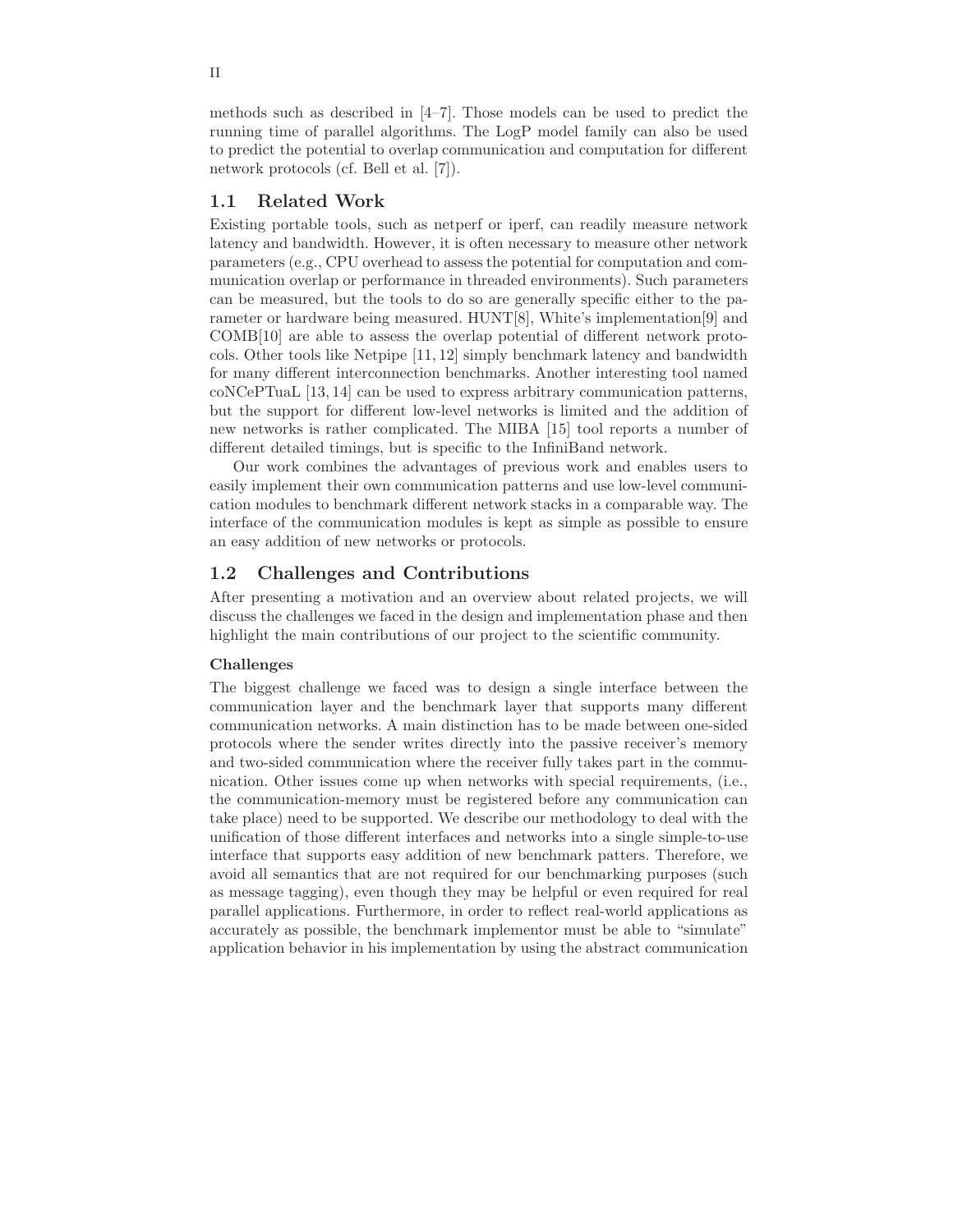interface provided. Portability is achieved by limiting the number of external dependencies. Thus, Netgauge is written in plain C and needs only MPI (a portable MPI implementation is available with Open MPI [16]).

#### Contributions

Our main contribution to the scientific community is the design and implementation of an abstract interface to separate the communication part from the benchmark part in a network benchmark. We show that our framework is able to support many different kinds of network benchmarks (including those that simulate applications). The interface is kept as simple as possible to allow an easy addition of benchmarks (for researchers interested in performance of applications or communication algorithms) or communication modules (for researchers interested in the performance of a particular network or hardware, e.g., different parameters).

Merging those two groups makes Netgauge a useful tool for research. For example, if a new network has to be tested, the researcher needs only implement a communication module and will then immediately have all benchmarks available, including network parameter assessment of well-know network models, flow control tests and, of course, also the simple latency and bandwidth tests. Another scenario supports more theoretical research in network modeling. If a new network model is designed, the researcher simply implements the parameter assessment routine as a benchmark and thus measures the parameters for all networks supported by Netgauge.

The current version of Netgauge ships support for many communication networks and benchmark algorithms that can be used as templates for the addition of new modules. Netgauge also offers an abstract timer interface which is able to support system-dependent high-performance timers (e.g., RDTSC [17]) to enable very accurate time measurements.

## 2 The Performance Measurement Framework

Netgauge uses a component architecture [18] similar to LAM/MPI or Open MPI which consists of different "frameworks". A framework defines a particular interface to the user or other frameworks and a "module" is a specific instance of a framework.

Fig. 1 shows the overall structure of Netgauge. Different types of benchmarks are implemented in the "pattern" framework. The low-level communication layer is represented by the "communication" framework. The pattern implementor is free to use the functionality offered by the communication framework to implement any benchmark pattern. The communication framework abstracts the different network types. Netgauge currently supports a simplified two-sided interface similar to MPI. This interface assures an easy implementation of new communication modules.

### 2.1 The Pattern Framework

The pattern framework is the the core of every benchmark with Netgauge. A pattern interface is very simple and consists of a name for the pattern, a short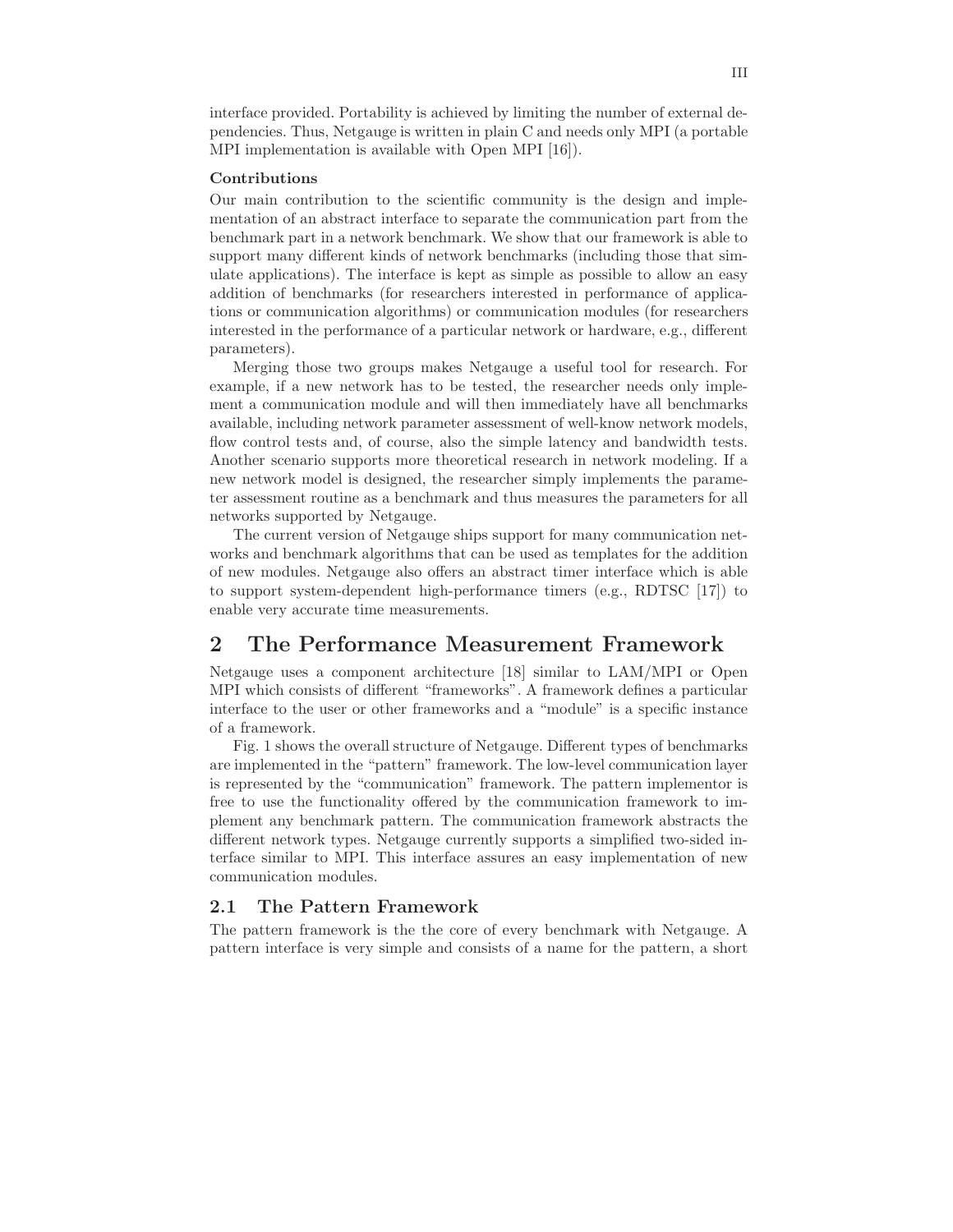

Fig. 1. Netgauge Framework Structure

description, the requirement flags and a benchmark function pointer. The user selects a specific pattern via the command line and Netgauge checks that the communication module supports all requirements indicated by the pattern's flags (e.g., if the pattern requires non-blocking communication). If so, Netgauge calls the specified module's benchmark function and passes a reference to the userselected communication module.

## 2.2 The Communication Framework

The communication framework is used by the user-selected pattern module to benchmark the communication operations. The framework interface contains a name, a short description, flags and different communication functions. A module can also indicate a maximum message-size (e.g., for UDP) and how many bytes it adds as additional header (e.g., for RAW Ethernet). Different module flags indicate if the module offers reliable transport, channel semantics and/or requires memory registration. Optional init(), shutdown() and getopt() functions can be offered to initialize, shut the module down or read additional module-specific command line options. All optional function-pointers may be set to NULL which means that the module does not offer this functionality.

Every module must at least offer blocking send and receive calls. The sendto() function accepts destination, a buffer and a message-size as parameters. There is no tag and so the ordering of messages is significant for the message matching. The recvfrom() function gets a source, a buffer and a size as parameters and blocks until some data is received. The recvfrom() function returns the number of received bytes. Macros to send or receive a complete message (send all() and recv all()) are also available.

An optional non-blocking interface can be used to benchmark asynchronous communication or analyze overlap capabilities of the communication protocols. This interface is the same as the blocking interface except it contains an additional request handle. Some of the patterns that require non-blocking communication (e.g., 1:n) will not work with communication modules that do not offer this functionality.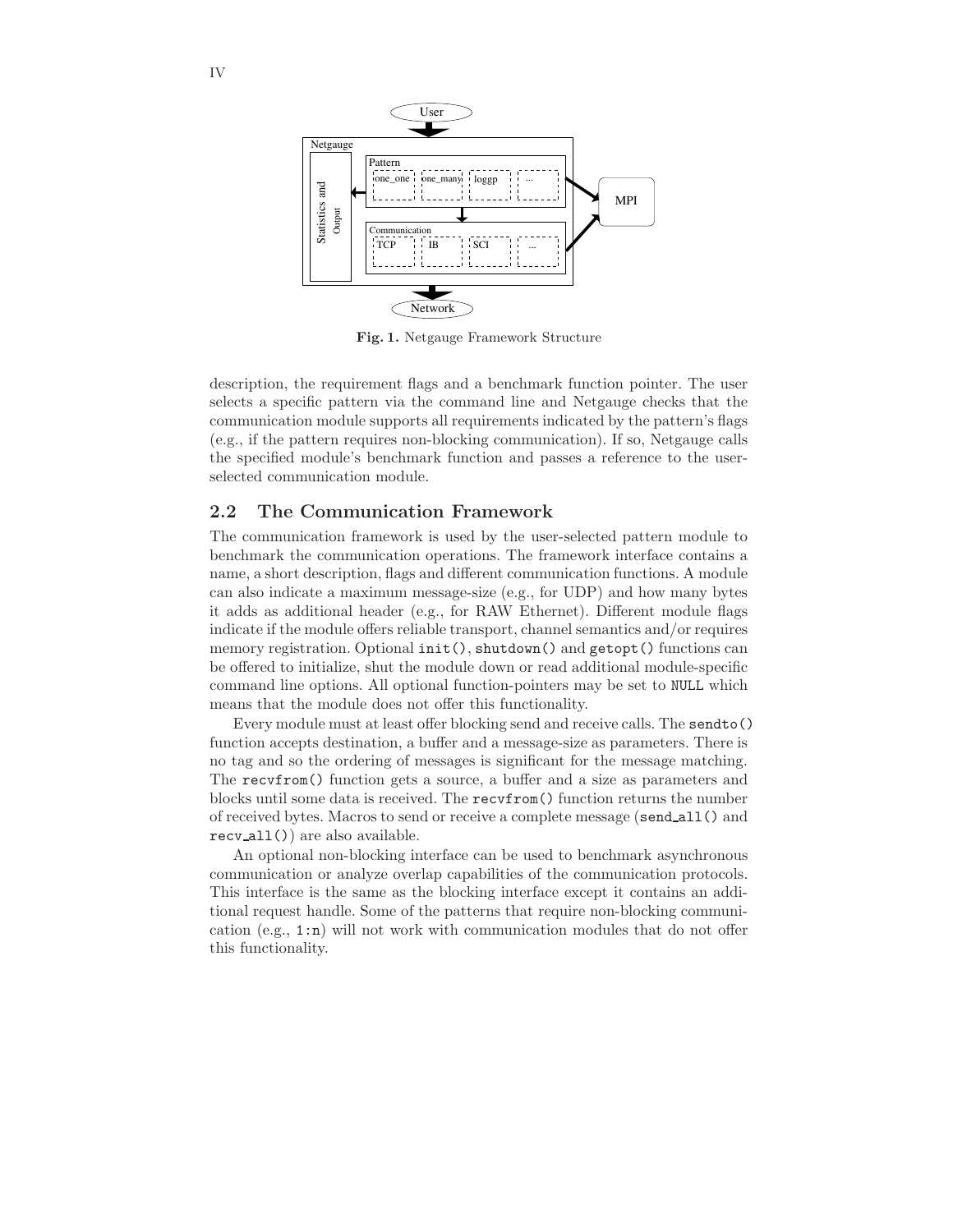#### Memory Registration Issues

Some types of networks need registered memory areas for communication. Typically the interface to those networks exposes functions to register memory. The communication functions have to ensure data transmission only from registered memory to registered memory. Thus the communication module has a member function to allocate memory for data transmission. Patterns have to use this function instead of malloc(). The communication module has to perform all the tasks to setup memory for communication. In many cases this includes the use of some hash table to store additional information (i.e. LKEY and RKEY for InfiniBand).

### 2.3 Control Flow

Netgauge's main routine is the only part that interacts directly with the user. All modules for all frameworks are registered at the beginning of the program. The selected module is initialized and its parameters are passed in the module's getopt() function (this enable communication module implementors who add network-specific command line arguments). General internal variables like e.g., maximum message size and test repetitions are set and the user-selected pattern module is called. The pattern module performs all benchmarks and may either print the results directly or use helper functions provided by the statistics and output module to process and output data. All modules may use MPI calls (e.g., to exchange address information or parameters in order to establish initial connections). However, the implementor should try to avoid excessive MPI usage so that the modules can also be used in environments without MPI (which is supported by a basic set of modules).

## 2.4 Other Available Communication Patterns

#### Simple Microbenchmark Patterns

This section describes simple patterns that are available in Netgauge.

Pattern 1:1 The main purpose of the one–to–one communication pattern, shown in Fig. 2, is to test a bisectional bandwidth<sup>3</sup> of a given network. This pat-



Fig. 2. The one–to–one communication pattern of Netgauge

tern communicates data between an even number of Netgauge processes. The setup stage splits all processes randomly into a group of servers and a group of clients of equal sizes. One member of each group gets associated with exactly one partner of the other group. After these steps the benchmark performs a barrier synchronization and synchronously starts sending data between all pairs

<sup>&</sup>lt;sup>3</sup> the bisection is determined randomly, i.e., client/server pairs are chosen randomly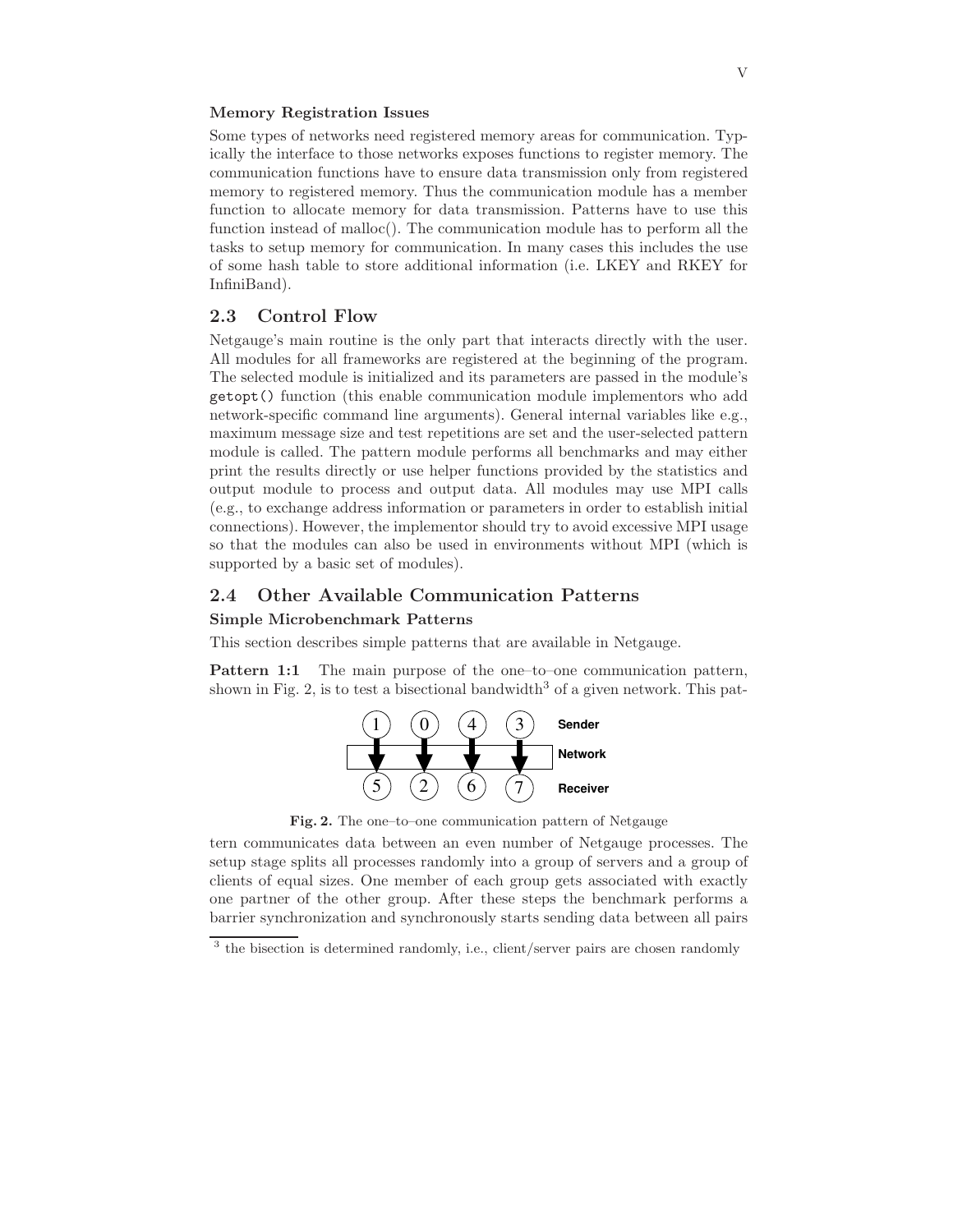of server and client processes. Thus, one may assume that all pairs communicate approximately at the same time. The special case of two communicating processes represents the well–known ping–pong test.

**Pattern 1:n and n:1** The communication patterns one–to–many and many– to–one, shown in Fig. 3 perform an asymmetric network benchmark. In contrast



Fig. 3. The many–to–one communication pattern of Netgauge

to the most conventional approaches many processes send data to a single process or a single process sends data to many processes. This pattern is most suitable to determine the behavior of the network's flow control or congestion control. Netgauge randomly selects one of the processes to be the server and the remaining processes  $(n)$  work as clients. Before the actual test starts, a barrier synchronization is done. All client processes start sending data to the server process which receives the entire data volume of the clients and sends a reply as soon as it received all data. The current implementation uses non-blocking communication to ensure a realistic benchmark. The clients measure the time of this operation. In each subsequent round, more data is sent, up to the user specified limit. Thus, this time measurement allows the user to rate the efficiency of flow control and congestion control.

#### Network Model Parametrization Patterns

Model parametrization patterns are much more complex than microbenchmark patterns. They use elaborate methods to assess parameters of different network models. They are not described in detail due to space restrictions but references to the original publications which describe the methodology in detail are provided.

Pattern LogGP The LogGP pattern implements the LogGP parameter assessment method described in [19] for blocking communication. This method uses a mixture of 1:1 and 1:n benchmarks with inter-message delay to determine the parameters  $g$ ,  $G$  and  $o$  as exactly as possible. The parameter  $L$  can not be measured exactly (cf. [19]).

**Pattern pLogP** The pLogP pattern implements the measurement of  $o_s$  and  $o_r$  in terms of Kielmann's pLogP model. Details about the measurement method can be found in [4].

## 2.5 Available Communication Modules Two-sided Communication Modules

Two-sided communication modules implement two-sided communication protocols where both, the sender and the receiver are involved in the communication.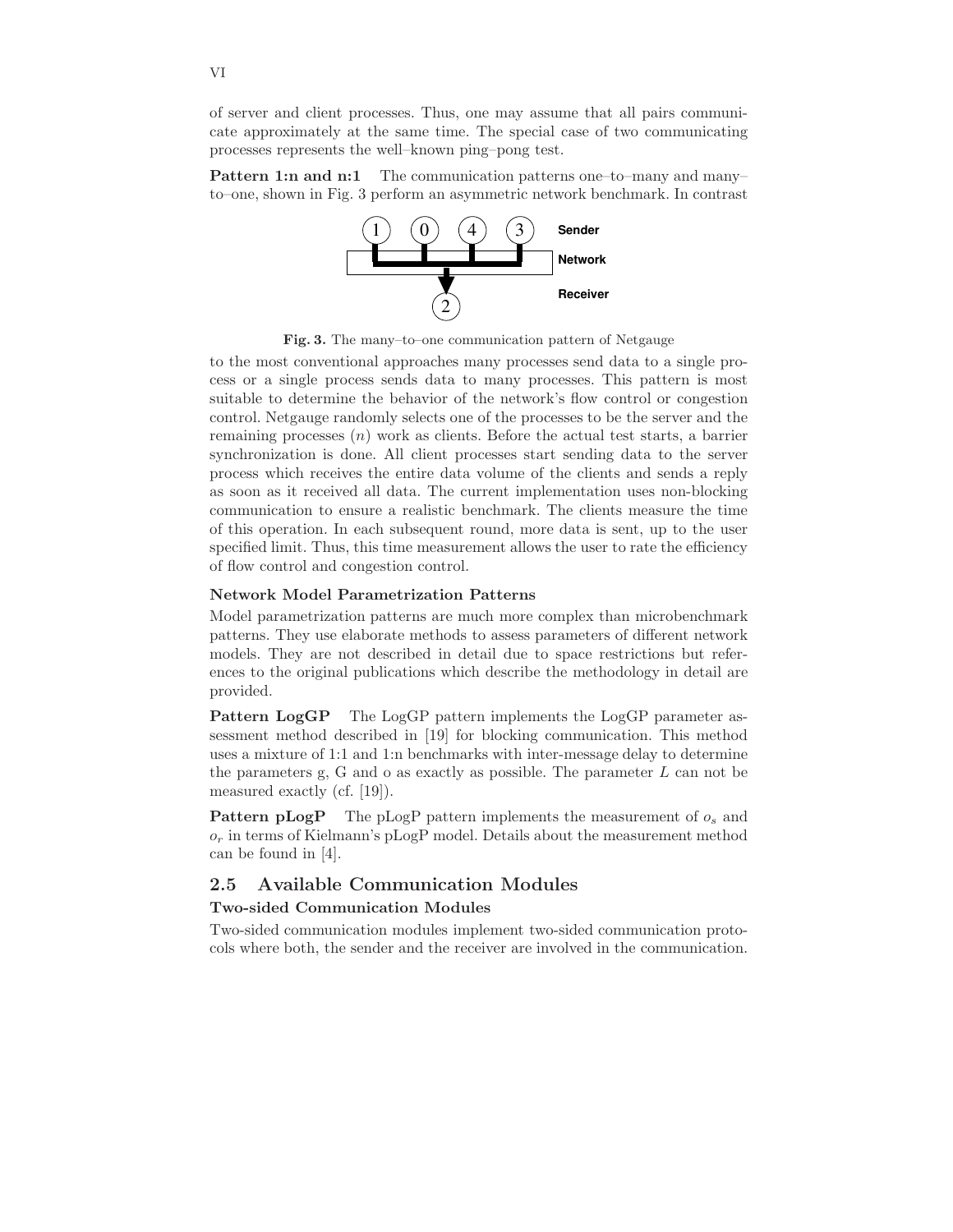The protocol is relatively simple and maps easily to Netgauge's internal communication interface. The receiver has to post a receive and the sender a matching send. It is important to mention that the simplified module interface does not offer message tagging, i.e., the message ordering determines the matching at the receiver.

Module MPI Netgauge is able to use the well–known Message Passing Interface to perform the actual data transmission. Since MPI is frequently used in parallel programs this feature is useful for many users. The MPI module of Netgauge makes use of the conventional send and receive calls, known as point–to–point communication in the MPI specification. Blocking semantics are supported by calls to MPI Send() and MPI Recv(). The functions MPI Isend() and MPI\_Irecv() are used to implement the non-blocking interface. Because of its simplicity and complete implementation the MPI module serves as baseline for implementing other network modules. The semantics of the corresponding module functions of Netgauge are very close to those of MPI.

Socket-Based Modules Several modules supporting standard Unix System V socket-based communications are available. The "TCP" module creates network sockets prepared for the streaming protocol [20]. The "UDP" module implements communication with UDP [21] sockets. It is able to send data up to the maximum datagram size (64 kiB). The "IP" module of Netgauge sends and receives data using raw IP sockets [22]. The raw Ethernet ("ETH") module opens a raw socket and sends crafted Ethernet packets to the wire. The opening of raw sockets requires administrator access. Standard Posix sendto() and recvfrom() calls are used to transmit data..

Support for two special socket-based low-overhead cluster protocols is also available. The Ethernet Datagram Protocol ("EDP") and the Ethernet Streaming Protocol ("ESP") are described in [23, 24] in detail. They aim at the reduction of communication overhead in high-performance computing cluster environments.

This support for many different protocol layers inside the operation system enables the user to determine the quality of the higher-level protocol implementations (e.g., TCP, UDP) by comparing with raw device performance.

Module Myrinet/GM The Myrinet/GM ("GM") module implements an interface to the Glenn's Messages API of Myrinet [25]. It supports RDMA and send/receive over GM. Different memory registration strategies, such as registering the buffer during the send, copying the data into a pre-registered buffer and sending out of a registered buffer without copying are supported.

Module InfiniBand The communication module for the native InfiniBand [26] interface ("IB") invokes the API from the OpenFabrics project to transmit data over InfiniBand network adapters. Currently the module supports the four transport types of InfiniBand: Reliable Connection, Unreliable Connection, Reliable Datagram and Unreliable Datagram. The unreliable transport types do not protect against packet loss since additional protocol overhead would affect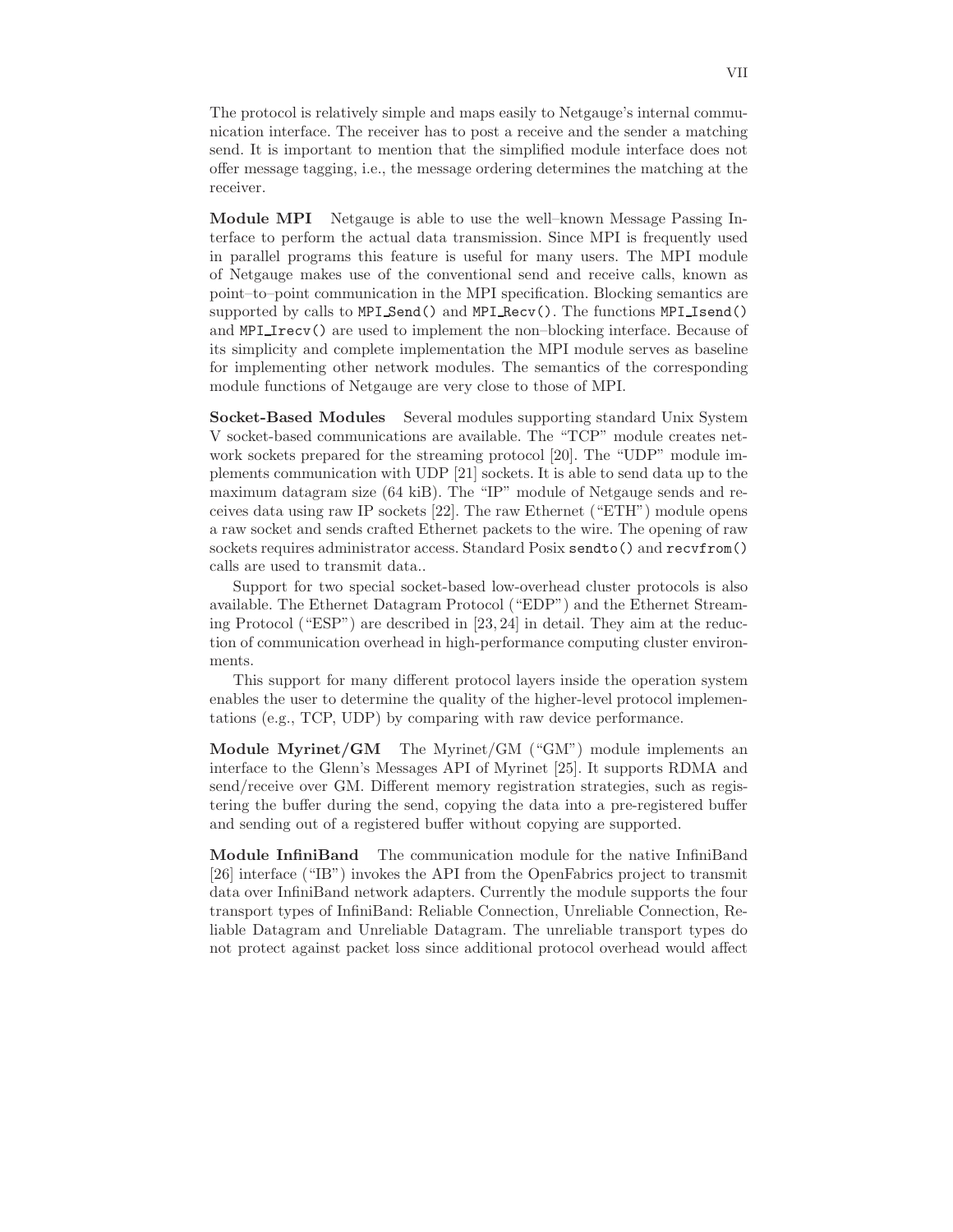the performance measurements. Blocking send posts a work queue element according to the InfiniBand specification and polls for completion of this request and returns. The blocking receive function works in a similar way.

#### One-sided Communication Modules

In one–sided communication the sender directly writes to the memory of the passive receiver. To test for new data, the receiver may poll for a flag, although this action does not belong to the task of pure data transmission. Usually one– sided communication requires synchronization between sender and receiver. The sender has to get the information about the memory area of the receiver. Moreover, some flag may be required to notify the receiver about the completion of the data transfer. The protocol of Netgauge maintains sequence numbers for both the sender and the receiver. The sender increments the sequence count of a public counter variable at the receiver after data transmission. Accordingly, the receiver checks the public sequence count against a local sequence count to test for completion of the data transmission. The protocol is illustrated in Fig. 4.



Fig. 4. The protocol for one–sided communication modules

Module ARMCI The "ARMCI" module uses the ARMCI API [27] to communicate. The blocking send interface utilizes ARMCI-Put() to copy data to the remote side and the receive polls the completion flag.

Module MPI-2 One Sided MPI 2.0 features the one–sided communication functions to access remote memory without participation of the target process [28, 29]. The corresponding Netgauge module performs data transmission using these MPI functions. Any send operation corresponds to an access epoch according to the MPI 2.0 specification. In the same way any receive operation is associated with one exposure epoch.

Module SCI The Scalable Coherent Interface ("SCI") [30] is a network type providing shared memory access over a cluster of workstations. Data is transmitted by writing and reading to and from remote memory segments mapped into the address space of a process. The SCI module of Netgauge sends data to a receiver by writing to the remote memory.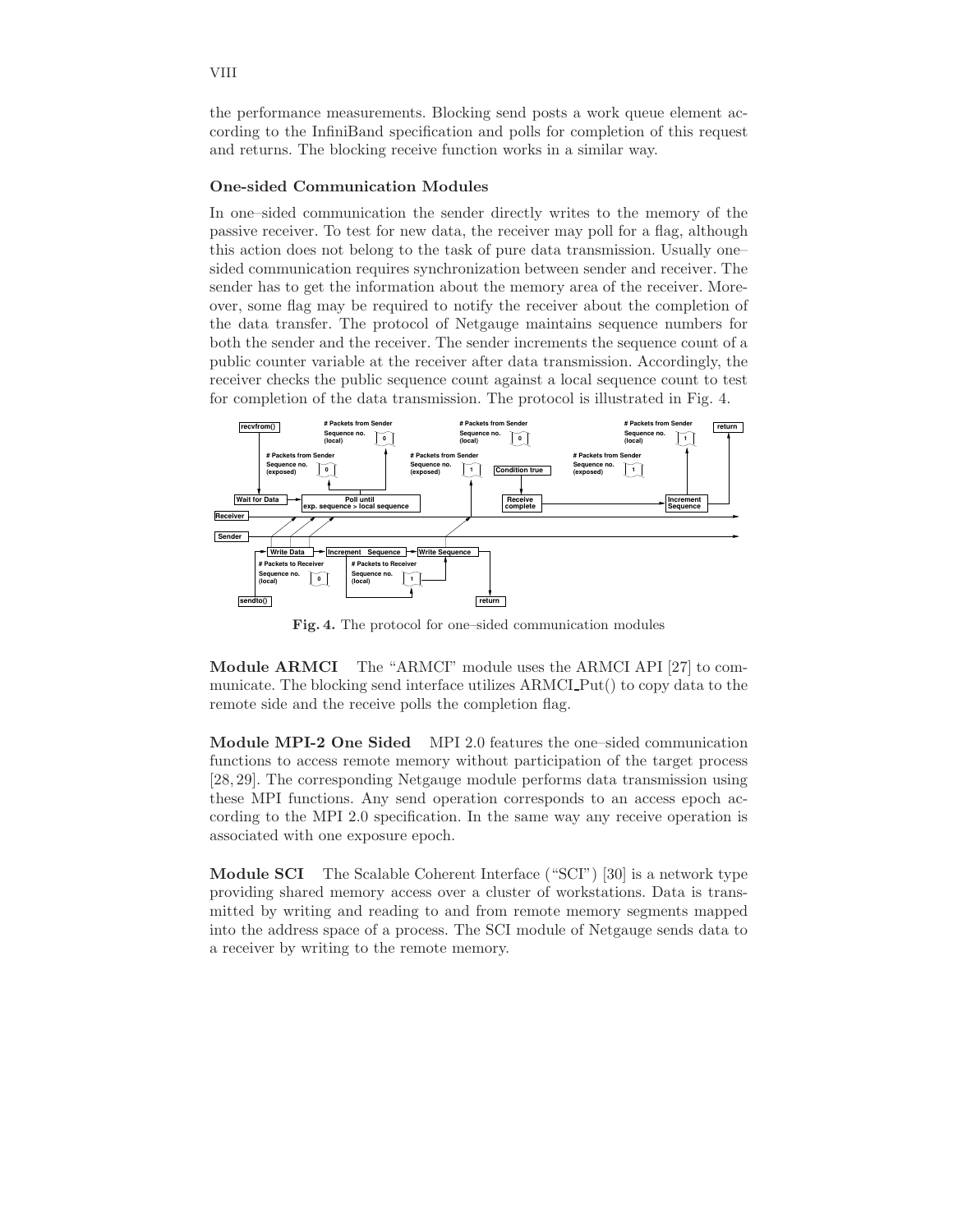## 3 Benchmark Examples and Results

To demonstrate the effectiveness of Netgauge, we present a small selection of benchmark graphs that we recorded with different transport protocols and patterns.

Two test clusters were used to run the benchmarks. On system A, a dual Intel Woodcrest 2 GHz cluster with 1 InfiniBand HCA Mellanox MT25204 InfiniHost III and 2 Gigabit Ethernet ports driven by Intel 82563, we run all tests regarding Ethernet, InfiniBand and ARMCI. System B, a dual AMD Athlon MP 1.4 GHz with 1 Myrinet 2000 network card and 1 Gigabit Ethernet port SysKonnect SK-98, was used to benchmark Myrinet.

## 3.1 Benchmarks of the 1:1 Communication Pattern

The one–to–one communication pattern, described in Section 2.4 provides pairwise communication between an arbitrary number of processes. Fig. 5 shows the



Fig. 5. Comparison of the Latency (left) and Bandwidth (right) of a one–to–one communication via MPI IB and IPoIB

latency and bandwidth measurements of an InfiniBand network. The results are given for MPI over InfiniBand and TCP using IPoIB. This benchmark allows to assess the performance and implementation quality of the different protocol layers. The slope of IPoIB transmission falls behind the performance of MPI over InfiniBand using Open MPI 1.1.3.

## 3.2 Benchmarks of the 1:n Communication Pattern

The 1:n communication pattern, described in Section 2.4, was used to compare the flow-control implementation of the specialized ESP [24] protocol with the traditional TCP/IP implementation. The results are shown in Fig. 6. This shows that the ESP implementation achieves a reasonably higher bandwidth and lower latency than TCP/IP for this particular communication pattern.

## 3.3 Benchmarks of the LogGP Communication Pattern

The LogGP communication pattern implements the LogGP parameter measurement method presented in [19]. The left diagram in the following figures shows the message size dependent overhead of the communication protocol and the right part shows the network transmission graph  $T$ . This graph can be used to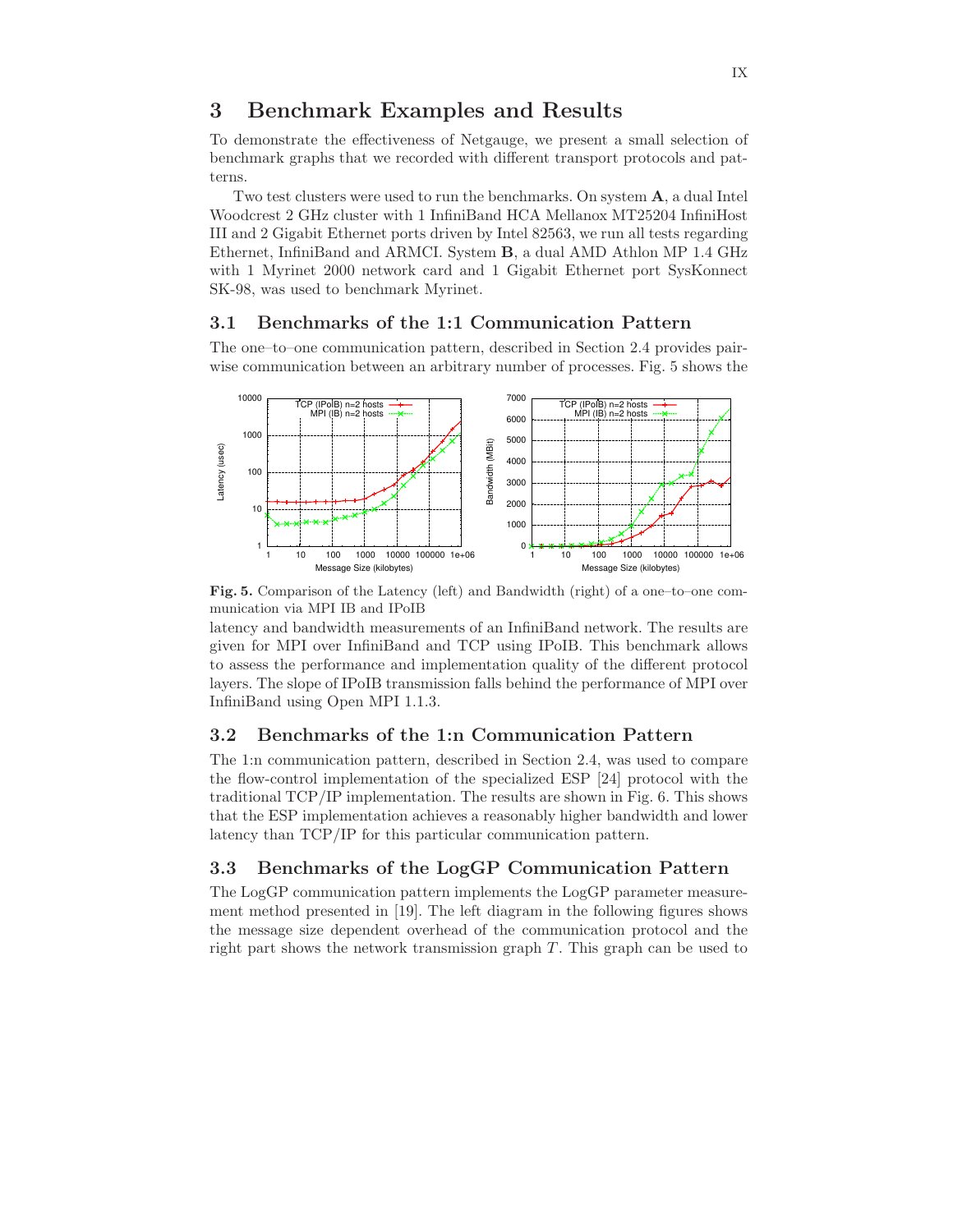

Fig. 6. Comparison of the Latency (left) and Bandwidth (right) of a congested 1:8 communication for TCP and ESP

derive the two parameters g (value at size=1 byte) and G (slope of the graph) and is discussed in detail in [19]. It results from different PRTT measurements, and is calculated as  $T(s) = (PRTT(n, 0, s) - PRTT(1, 0, s))/(n-1)$  where we chose  $n = 16$  and s represents the message size.

Fig. 7 compares the InfiniBand IP over IB implementation with Open MPI 1.1/OFED. We see that the overhead is as high as the network transmission time. This is due to our use of blocking communication to benchmark this results. Two different protocol regions for the MPI implementation and the pattern can be seen  $(g = 1.82, G = 0.0012$  for  $s < 12kiB$  and  $g = 19.75, G = 0.0016$  for  $s > 12kiB$ ). The IPoIB implementation results in  $g = 7.79, G = 0.0061$ .



Fig. 7. LogGP graphics for different InfiniBand based transport protocols

## 4 Conclusions and Future Work

We introduced the Netgauge network performance analysis tool with support for many different network communication protocols. The modular structure and clear interface definition allows for an easy addition of new network modules to support additional protocols and benchmarks. Netgauge offers an extensible set of different simple and complex network communication patterns. The large number of protocol implementations enables a comparison between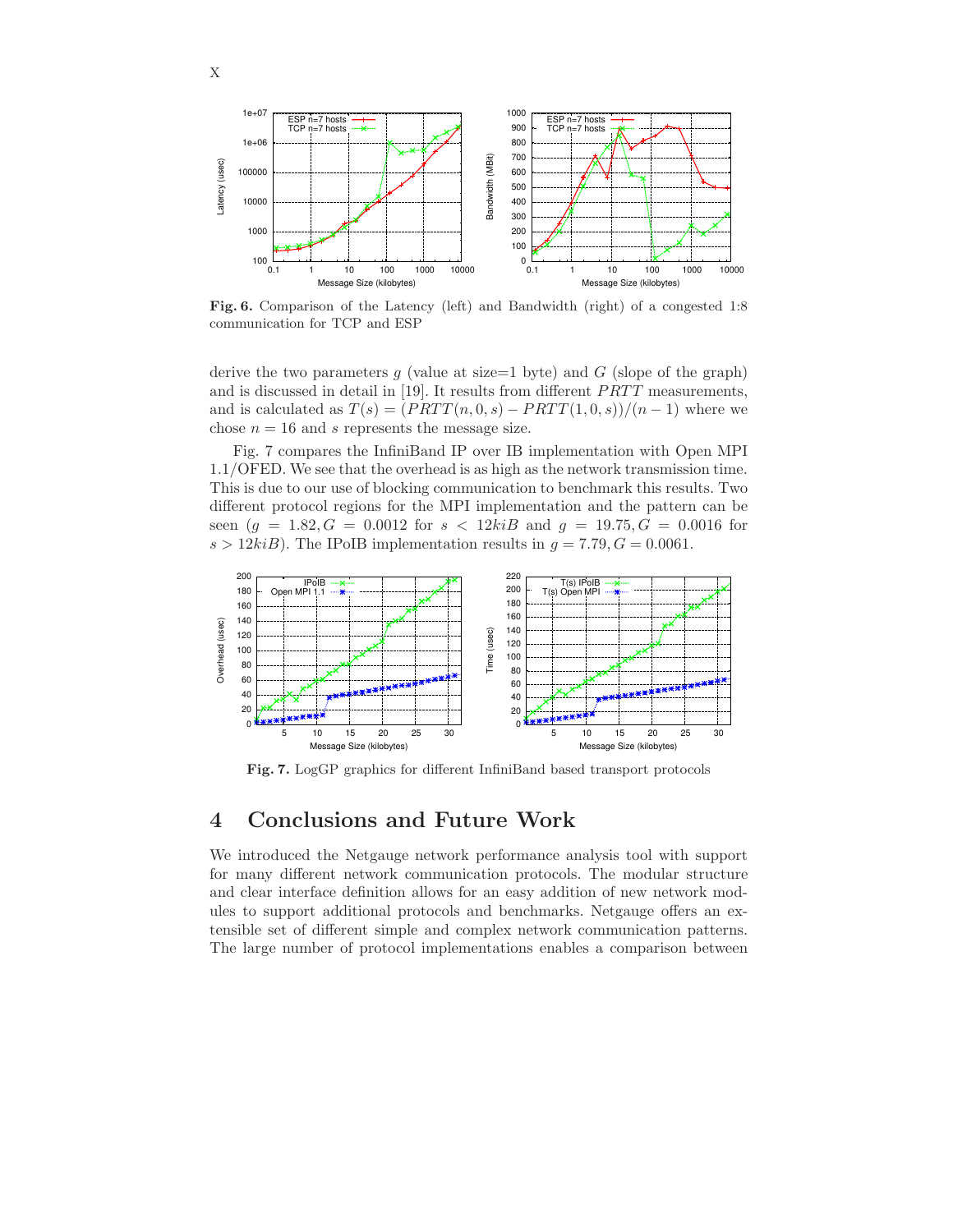different transport protocols and different transport layers. Different benchmark examples and other tests demonstrated the broad usability of the Netgauge tool.

We are planning to add new communication modules for different networks and to design more complex communication patterns.

#### Acknowledgments

Pro Siobhan. The authors want to thank Matthias Treydte, Sebastian Rinke, Ren´e Oertel, Stefan Wild, Robert Kullmann, Marek Mosch and Sebastian Kratzert for their contributions to the Netgauge project and Laura Hopkins for editorial comments. This work was partially supported by a grant from the Saxon Ministry of Science and the Fine Arts, a grant from the Lilly Endowment and a gift the Silicon Valley Community Foundation on behalf of the Cisco Collaborative Research Initiative.

## References

- 1. Pallas GmbH: Pallas MPI Benchmarks PMB, Part MPI-1. Technical report (2000)
- 2. Culler, D., Karp, R., Patterson, D., Sahay, A., Schauser, K.E., Santos, E., Subramonian, R., von Eicken, T.: LogP: towards a realistic model of parallel computation. In: Principles Practice of Parallel Programming. (1993) 1–12
- 3. Alexandrov, A., Ionescu, M.F., Schauser, K.E., Scheiman, C.: LogGP: Incorporating Long Messages into the LogP Model. Journal of Parallel and Distributed Computing 44(1) (1995) 71–79
- 4. Kielmann, T., Bal, H.E., Verstoep, K.: Fast Measurement of LogP Parameters for Message Passing Platforms. In: IPDPS '00: Proceedings of the 15 IPDPS 2000 Workshops on Parallel and Distributed Processing, London, UK, Springer-Verlag (2000) 1176–1183
- 5. Culler, D., Liu, L.T., Martin, R.P., Yoshikawa, C.: LogP Performance Assessment of Fast Network Interfaces. IEEE Micro (February 1996)
- 6. Iannello, G., Lauria, M., Mercolino, S.: Logp performance characterization of fast messages atop myrinet (1998)
- 7. Bell, C., Bonachea, D., Cote, Y., Duell, J., Hargrove, P., Husbands, P., Iancu, C., Welcome, M., Yelick, K.: An Evaluation of Current High-Performance Networks. In: IPDPS '03: Proceedings of the 17th International Symposium on Parallel and Distributed Processing, Washington, DC, USA, IEEE Computer Society (2003) 28.1
- 8. Iancu, C., Husbands, P., Hargrove, P.: Hunting the overlap. In: PACT '05: Proceedings of the 14th International Conference on Parallel Architectures and Compilation Techniques (PACT'05), Washington, DC, USA, IEEE Computer Society (2005) 279–290
- 9. III, J.W., Bova, S.: Where's the Overlap? An Analysis of Popular MPI Implementations (1999)
- 10. Lawry, W., Wilson, C., Maccabe, A.B., Brightwell, R.: Comb: A portable benchmark suite for assessing mpi overlap. In: 2002 IEEE International Conference on Cluster Computing (CLUSTER 2002), 23-26 September 2002, Chicago, IL, USA, IEEE Computer Society (2002) 472–475
- 11. Turner, D., Chen, X.: Protocol-dependent message-passing performance on linux clusters. In: CLUSTER '02: Proceedings of the IEEE International Conference on Cluster Computing, Washington, DC, USA, IEEE Computer Society (2002) 187